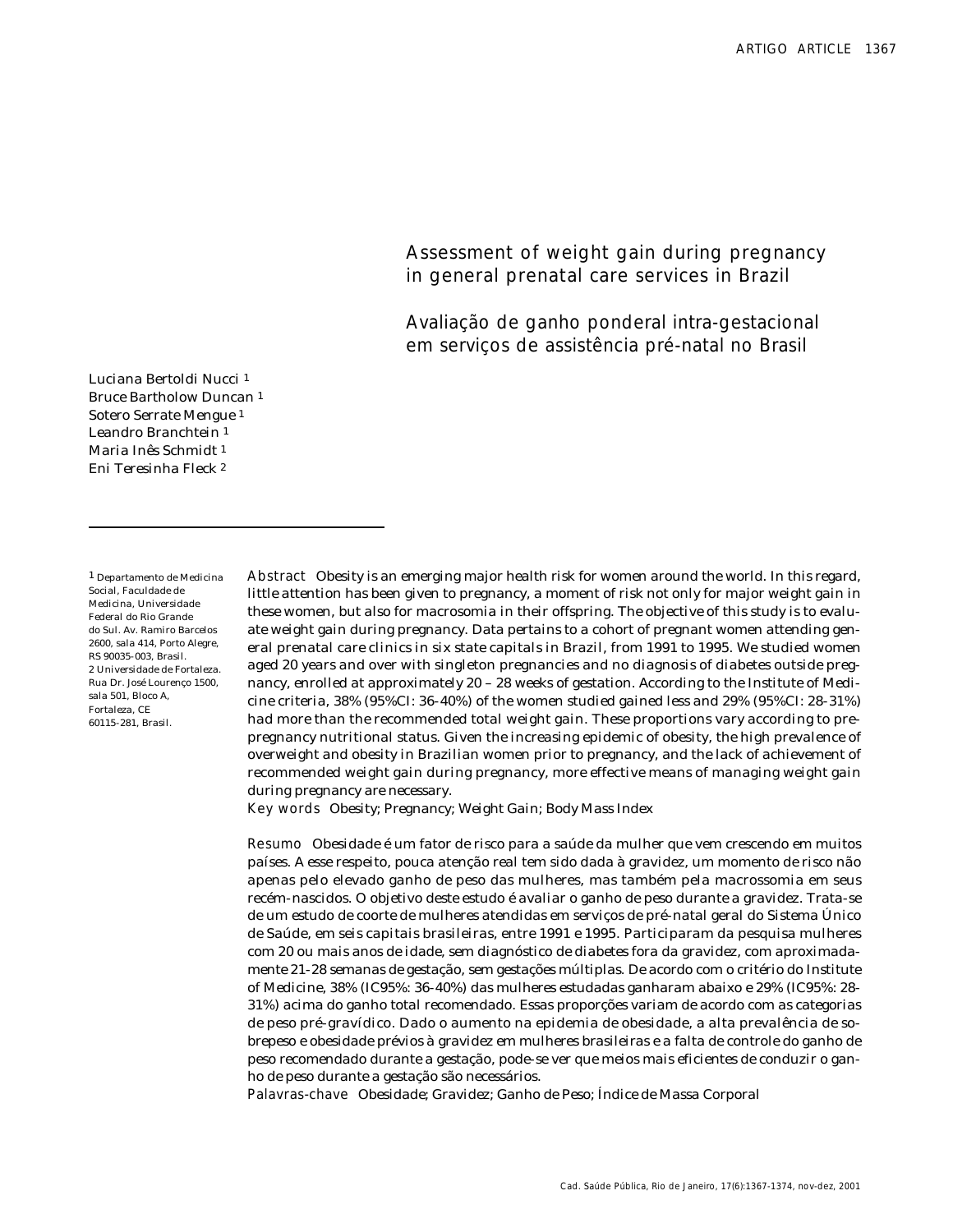# Introduction

Obesity, which confers increased risk for several diseases – among them diabetes and coronary heart disease, is an increasingly common condition. According to the World Health Organization (WHO, 1998), this increase can be characterized as a pandemia of major public health concern. Data concerning overweight and obesity in recently published studies show over one-third of the adult population in many countries to be overweight (Al-Isa, 1998; Allison et al., 1997; Flegal et al., 1998; Foreyt & Poston, 1998; Grol et al., 1997; Rozowski & Arteaga, 1997). Although the prevalence of obesity is greater in more developed countries, it has increased dramatically in several developing countries over recent decades (WHO, 1998).

Using WHO weight status criteria, defined as a body mass index (BMI) of < 18.5kg/m2 for underweight,  $\geq 25.0$ kg/m<sup>2</sup> and < 30kg/m<sup>2</sup> for pre-obesity, and  $\geq 30.0$ kg/m<sup>2</sup> for obesity (NIH/ NHLBI, 1998; WHO, 1998), the frequency of obesity among Brazilian women, for example, increased over 60% from 1975 to 1989 (Monteiro et al., 1995; Sichieri et al., 1994). A more recent survey in the Northeast and Southeast regions of the country confirms a continued increase in obesity among Brazilian women of reproductive age especially among the economically less privileged, suggesting that the frequency of obesity continues to increase (Monteiro et al., 2000).

The upper limit of the ideal weight (or BMI) for a woman who wants to become pregnant and the maximum ideal weight gain during pregnancy have received relatively little study (IOM, 1990; Rosso, 1985). As the mother is the only source of fetal nutrition, traditional concern has focussed upon being underweight for pre-pregnancy and low weight gain during pregnancy (Cnattingius et al., 1998). In consonance with these concerns, recommended gestational weight gain nearly doubled from the 1930's through the 1980's – from 6.8kg to a range of 11.4kg to 15.9kg. However, socioeconomic development and food supplementation programs have reduced the incidence of intrauterine growth retardation, commonly evaluated by low birth weight for gestational age (IOM, 1990). Thus, more recently, concern of excessive gestational weight gain has received increasing attention.

Brazil is a very heterogeneous country. Problems of obesity and excessive gestational weight gain co-exist with low nutrition and insufficient gestational weight gain. Though both conditions are associated with problems of great public health concern, the frequency of insufficient and excessive gain among Brazilian pregnant women has yet to be reported in a large, multi-center study.

The objective of this study is to evaluate gestational weight gain in women attending pre-natal clinics of the national health system in different state capitals of Brazil.

# Methods

Data from a cohort study of consecutive pregnant women are presented. The study was conducted in general prenatal care clinics (*Sistema Único de Saúde* – SUS) in six state capitals of Brazil, from 1991 to 1995. A total of 5,564 women aged 20 years and over, approximately 20-28 weeks pregnant with no diagnosis of diabetes outside pregnancy were interviewed and had anthropometric measures obtained. Of this total, 73 women were excluded due to no record of measured weight after week 20 of gestation, 248 due to missing information necessary to calculate pre-pregnancy BMI and 51 women because of multiple gestation. Data on prepregnancy BMI thus pertain to 5,192 women.

All additional pregnancy data were obtained through chart review, which was not available for many women, principally due to the facts that their pre-natal visits and deliveries occurred in other services or that they returned infrequently for further pre-natal care. For calculations pertaining to weight gain, 1,123 (22%) women were thus excluded for not having a recorded weight beyond the 28th gestational week. For calculations of total weight gain, 987 (19%) additional women were excluded for lack of sufficient measurements to estimate 3rd trimester gain or lack of information on gestational age at birth, leaving 3,082 for analyses.

At enrollment, a standardized questionnaire was completed including information on prepregnancy weight. Weight and height were measured in duplicate according to a standard protocol. The interviewer defined ethnicity according to the color of the participant's skin.

Gestational age (in complete weeks) was defined according to hierarchical criteria based on four parameters – ultrasound, estimate of gestational age by physical examination at birth (Capurro et al., 1978), last menstrual period and uterine height at enrollment – and their compatibility (agreement within two weeks). Gestational age was calculated based on ultrasound before week 26 for 52% of the sample; on a reported last menstrual period consistent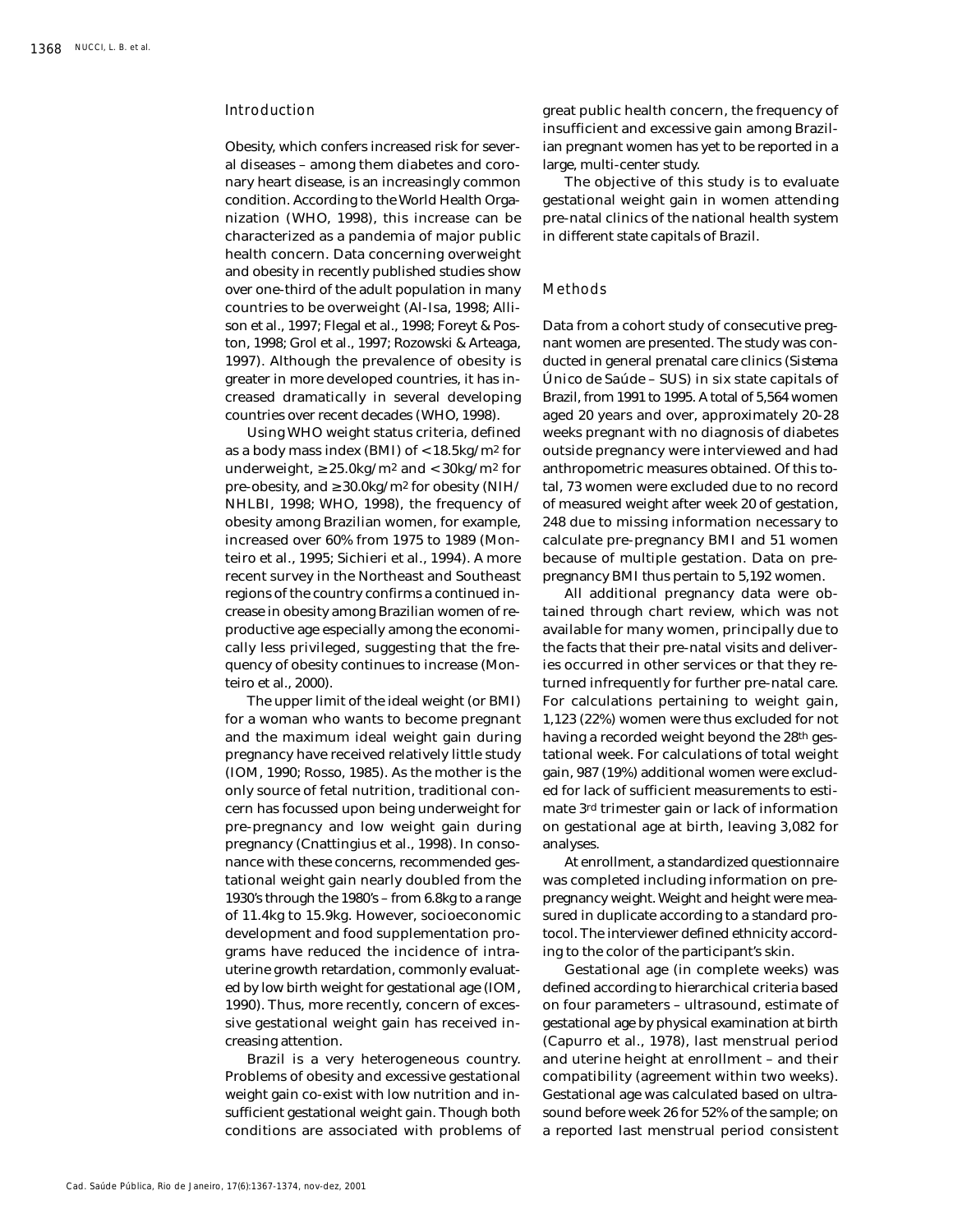with neonatal examination or uterine height for 22%; and on an ultrasound after week 26 consistent with neonatal examination or last menstrual period for 14%. In the remaining 12% of pregnancies, gestational age was based on just one criterion (either uterine height, neonatal examination, ultrasound after week 26 or last menstrual period).

Pre-pregnancy weight was self-reported. Pre-pregnancy weight status was classified according to the WHO (1998) recommendations, and, to permit comparisons with recommended gains, also according to similar, but not identical criteria of the Institute of Medicine (IOM, 1990). Additional prenatal weights were extracted from clinic records.

Mean BMI at each week of gestational age was calculated using weights recorded for all women having clinic visits at that gestational age. Trimesters were defined as first (less than 14 complete weeks), second (14-27 complete weeks) and third (28 weeks through delivery).

*Average weekly weight gain* for second and third trimesters was estimated using the difference between the first and the last weights recorded during that trimester, divided by the number of weeks separating the two observations. Trimester weekly weight gain was calculated provided that weights spaced at least four complete weeks apart were available. Weekly weight gain over the joint period of the second and third trimesters was estimated similarly, provided that an interval of at least 10 complete weeks between measurements was available.

Given the small numbers of recorded weights during first trimester, which occurred prior to study enrollment, the following approaches were used to estimate first trimester weekly weight gain, using the pre-pregnancy weight referred by the patient.

If a first trimester weight was available, *1st trimester gain per week* was estimated as:

> Weight at last recorded 1st trimester visit – prepregnancy weight Gestational age at last recorded 1st trimester weight

If no first trimester weight was available, then *1st trimester gain per week* was estimated as:

(Weight at 1st recording – pre-pregnancy weight) – [(Gestational age at 1st recording – 14) x 2nd trimester weekly gain] 14

*Total weight gain* was estimated as last recorded weight minus pre-pregnancy weight.

As the last recorded weight was frequently measured at a prenatal visit, if gestational age at last recorded weight was less than gestational age at delivery, then total weight gain was adjusted to estimate *total gain at delivery* as:

(Last recorded weight – pre-pregnancy weight) + [weekly 3rd trimester weight gain x (gestational age at delivery – gestational age at last weight)]

*Total weight gain for trimester* was estimated multiplying specific trimester weekly weight gain by the number of weeks during trimester (14 for first and second trimesters and 12 for the third trimester). The three trimester total weight gains were added to estimate the *gain for gestation of 40 weeks length*.

Analyses were performed using SAS software package (SAS Institute, 1998). Analyses are descriptive in nature, including frequency distributions, frequency distribution curves, percentiles and mean (± standard deviation), whenever appropriate. Statistical tests for means (ANOVA) and proportions (Qui-square) were used to compare groups.

Local institutional ethic committees approved the study protocol at each center.

### Results

Table 1 presents descriptive statistics for the 3,082 women for whom total weight gain to delivery could be calculated and for those 2,110 who could not. Frequency distributions of the characteristics presented are generally similar between the two groups, the only important difference being the somewhat unequal degree of follow-up at the different centers. Pre-pregnancy weight status was quite similar between these two groups of women (for example 6.6% of each were obese at conception). Mean estimated weight gain from conception through enrollment was  $6.5kg$  ( $\pm$  4.9) for all 5,192 women, and  $6.4kg (\pm 5.0)$  for the 3,082 women followed through delivery.

Figure 1 shows frequency distribution curves for BMI by WHO criteria before pregnancy and at examination, between approximately weeks 20 and 28. Both curves show slight positive skew indicative of the relatively increased frequency of high BMI, compared to what would be expected from a Gaussian distribution. As expected from the increased pregnancy related gain in lean and fat body mass, the distribution of BMI values obtained during the weeks 20–28 of pregnancy is shifted to the right, compared to that of pre-pregnancy values. WHO standard cut points for weight status outside pregnancy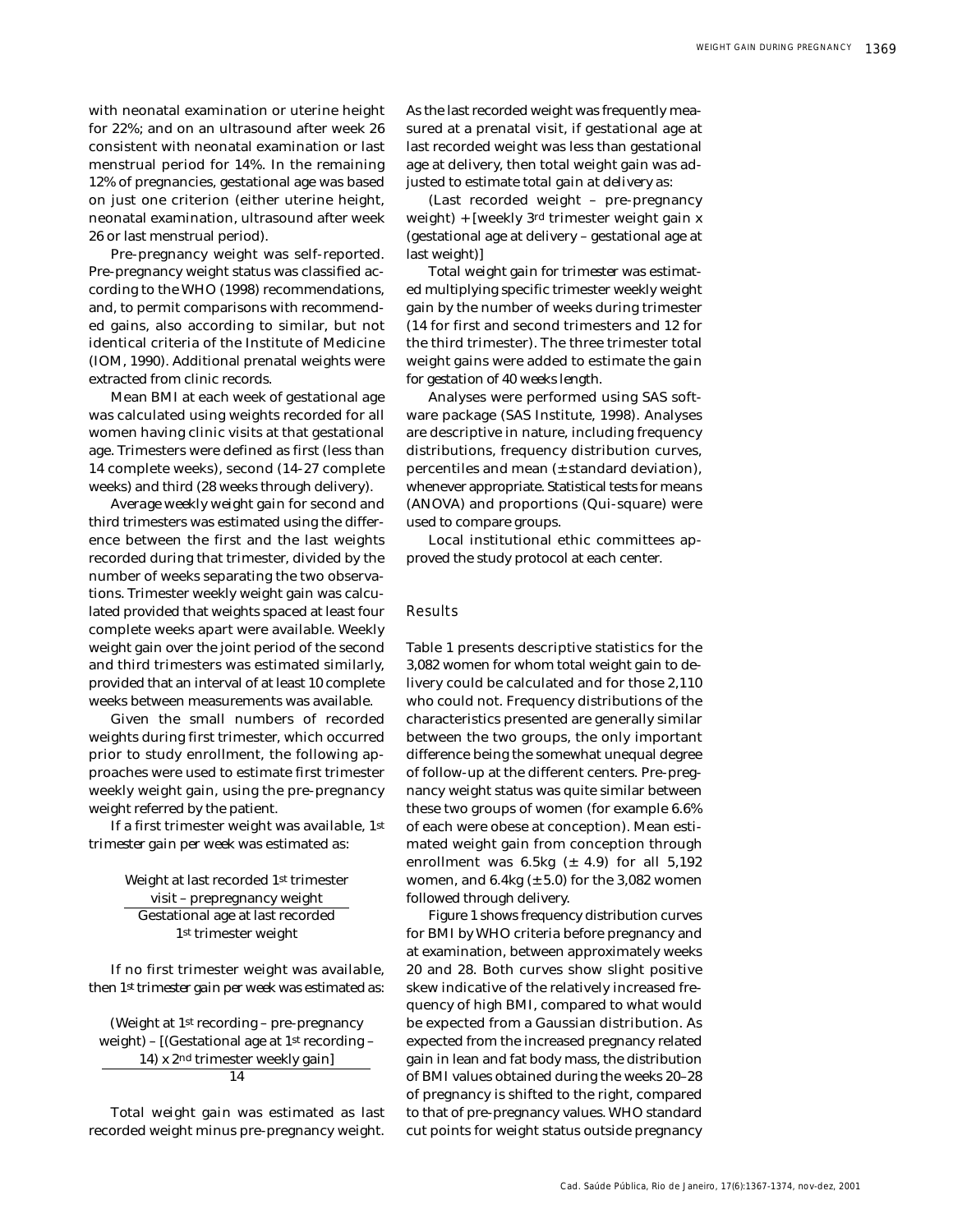#### Table 1

Characteristics of adult pregnant women in the cohort study, 1991 to 1995.

| Characteristics                                                         | Those followed through delivery<br>$(n = 3,082)$ |      |       | Excluded<br>$(n = 2, 110)$ |             |
|-------------------------------------------------------------------------|--------------------------------------------------|------|-------|----------------------------|-------------|
|                                                                         | $n^*$                                            | %    | $n^*$ | %                          |             |
| Study center                                                            |                                                  |      |       |                            |             |
| Porto Alegre                                                            | 686                                              | 22.3 | 364   | 17.3                       |             |
| São Paulo                                                               | 618                                              | 20.1 | 598   | 28.3                       |             |
| Rio de Janeiro                                                          | 404                                              | 13.1 | 132   | 6.3                        |             |
| Salvador                                                                | 519                                              | 16.8 | 343   | 16.3                       |             |
| Fortaleza                                                               | 719                                              | 23.3 | 372   | 17.6                       |             |
| Manaus                                                                  | 136                                              | 4.4  | 301   | 14.3                       | p < 0.001   |
| Skin color                                                              |                                                  |      |       |                            |             |
| White                                                                   | 1,416                                            | 46.1 | 927   | 44.2                       |             |
| Mixed                                                                   | 1,242                                            | 40.4 | 892   | 42.5                       |             |
| <b>Black</b>                                                            | 413                                              | 13.5 | 279   | 13.3                       | $p = 0.311$ |
| Pre-pregnancy weight status (WHO)                                       |                                                  |      |       |                            |             |
| Underweight (BMI < 18.5kg/m <sup>2</sup> )                              | 172                                              | 5.6  | 132   | 6.3                        |             |
| Normal (18.5kg/m <sup>2</sup> $\leq$ BMI $<$ 25.0kg/m <sup>2</sup> )    | 2,020                                            | 65.5 | 1,438 | 68.2                       |             |
| Pre-obesity (25.0kg/m <sup>2</sup> $\leq$ BMI $<$ 30kg/m <sup>2</sup> ) | 686                                              | 22.3 | 402   | 19.1                       |             |
| Obesity (BMI $\geq$ 30.0kg/m <sup>2</sup> )                             | 204                                              | 6.6  | 138   | 6.5                        | $p = 0.038$ |
| Education                                                               |                                                  |      |       |                            |             |
| $< 8$ years                                                             | 1,328                                            | 43.2 | 916   | 43.5                       |             |
| 8-11 years                                                              | 1,466                                            | 47.7 | 956   | 45.4                       |             |
| > 11 years                                                              | 278                                              | 9.1  | 235   | 11.2                       | $p = 0.029$ |

\* The small variation in category totals results from missing information relating to the characteristic in question.

BMI = Body Mass Index; WHO = World Health Organization.

are indicated to highlight the limitations of their use for the assessment of weight status during pregnancy.

Figure 2 shows for each gestational week the BMI value of percentiles equivalent to the WHO pre-pregnancy BMI cut points for underweight (here percentile 6.2), pre-obesity (percentile 73.1) and obese (percentile 93.6) women for this sample. In general, one sees very modest increases of BMI during the first trimester, but it clearly increases thereafter. Although greater variation in the distribution of weight in obese women creates some irregularity, in general, all curves follow a similar pattern.

The average rate of weight gain during pregnancy in the first trimester was 0.18kg/ week  $(± 0.35)$ . Obese and pre-obese women tended to gain less weight, 0.14kg/week (± 0.40) and  $0.09$ kg/week ( $\pm$  0.41). During the 2<sup>nd</sup> and 3rd trimesters, weight gains were 0.43kg/ week ( $\pm$  0.27) and 0.40kg/week ( $\pm$  0.30), respectively, with a slight tendency for lower gains in the pre-obese and obese women. As the rates of weight gain were similar in these two trimesters, they can be expressed jointly as an overall rate of  $0.41$ kg/week ( $\pm$  0.19),  $0.39$ kg/week ( $\pm$  0.21) for pre-obese women and  $0.32$ kg/week ( $\pm 0.22$ ) for obese.

Estimated weight gain during the first trimester was  $2.5kg \left( \pm 5.0 \right)$  as shown in Table 2. Obese and overweight women had lesser gains (p < 0.001). During 2nd and 3rd trimesters, weight gains were 6.0kg  $(\pm 3.7)$  and 4.8kg  $(\pm$ 3.6), respectively. The total gain over 2nd and 3<sup>rd</sup> trimesters was  $10.6$ kg ( $\pm$  5.1). As expected, obese and overweight women showed lower weight gains  $(p < 0.001)$ .

Total weight gain over all trimesters was 12.7kg  $(\pm 6.2)$  with lower weight gains for the overweight (11.5kg  $\pm$  6.5) and obese (9.2kg  $\pm$ 8.4) and higher gains for the underweight  $(14.2kg \pm 5.5)$  women  $(p < 0.001)$ . Comparison of weight gains observed with those recommended by the Institute of Medicine in 1990 shows that for overweight women (the Institute of Medicine category roughly equivalent to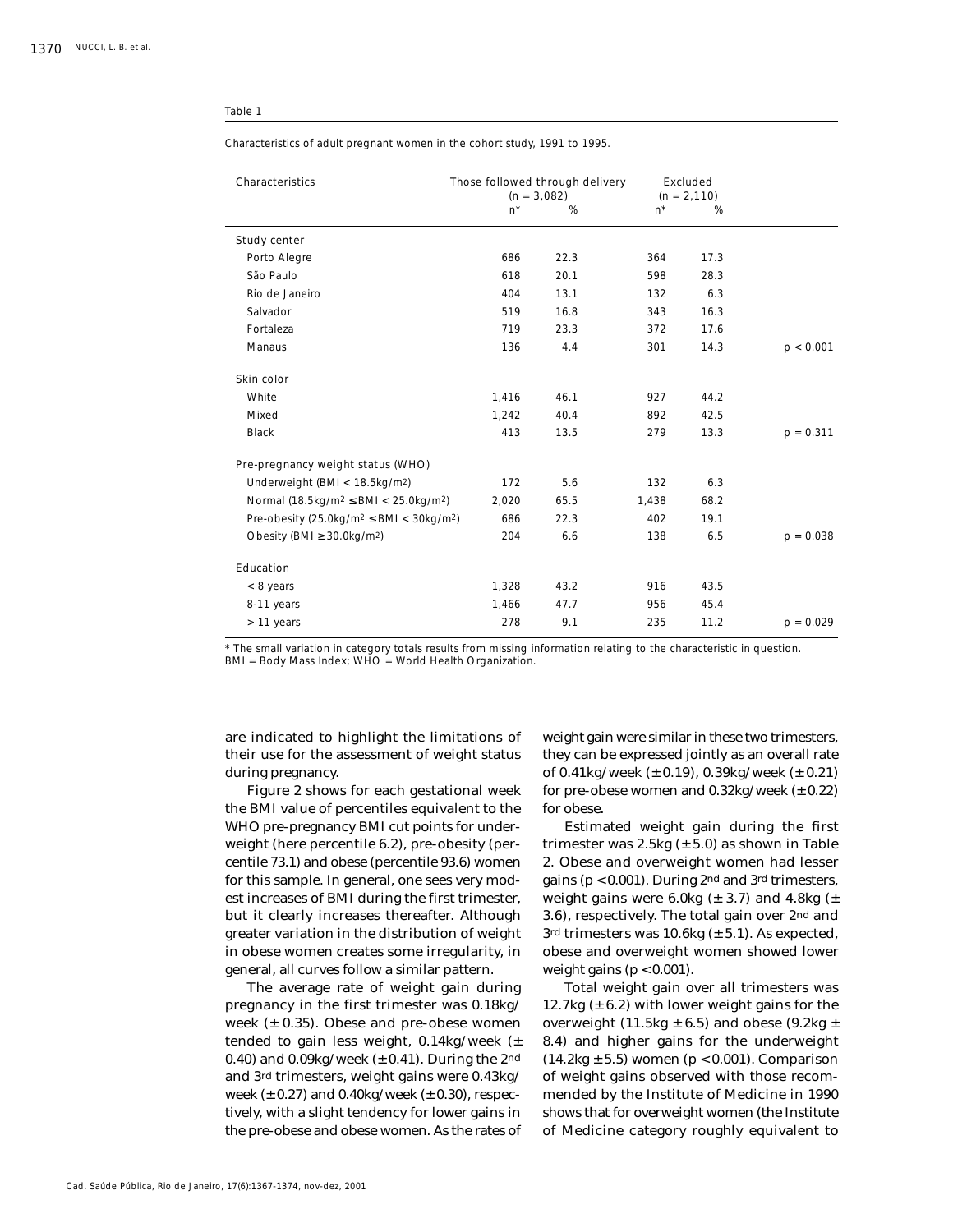pre-obesity, as defined by the WHO) the mean is at the upper level of the recommended range and for obese women the mean gain is also high compared to the Institute of Medicine recommendations.

Table 3 shows the frequency of women who gained less than, within or more than the range recommended by Institute of Medicine, according to pre-pregnancy weight categories. An upper limit of 11.5kg, equal to that for overweight women (Cogswell et al., 1995) was chosen for obese women for these calculations, as the Institute of Medicine did not define an upper limit for this class of women. Overall, less than one-third of women had weight gains within the recommended range. Gains outside this range were especially common for women who were obese pre-pregnancy. Only 22% of these women had weight gain within the desired range. Excessive weight gain was particularly high in the overweight women; inadequate gain in the lean  $(p < 0.001)$ .

Reanalysis of the fractions of women achieving weight gain goals, using WHO BMI cut points instead of those of the Institute of Medicine to define baseline nutritional status categories, resulted in similar percentages (data not shown).

# **Discussion**

We found high pre-pregnancy frequencies of pre-obesity and obesity (28% together) in comparison with underweight (6%) among Brazilian women receiving pre-natal care through the national health system in major cities. The national health system provides care for the approximately 75% of Brazilians, without employment related or private medical coverage (Faquim, 1999). This sample of Brazilian women presents a picture being increasingly reported for women around the world, that of high prevalence of pre-obesity and obesity (Benicio et al., 1995; Monteiro et al., 2000; Sichieri et al., 1994), in an era in which obesity is increasingly a major factor for future health risks in women. Further, we found that recommended weight gain during pregnancy is infrequently achieved, especially in obese and overweight women, categories in which we estimate that less than 30% achieved recommended gains.

Given the importance of obesity, and the frequent clinical uncertainty about reported pre-pregnancy weight, it is convenient to try to estimate baseline obesity status from weight at the initial prenatal visit. Figure 2 permits this estimation of WHO nutritional classification

## Figure 1

Distribution of body mass index (kg/m2) before and during pregnancy (at study enrollment) in women aged 20 to 48. World Health Organization standard cut points for outside of pregnancy are indicated for underweight, pre-obesity and obesity.



category in pregnant women at different gestational ages. This chart thus may be of use for estimating baseline nutritional class, and thus recommended weight gain, for women without reliable pre-pregnancy weight. For example, a women with BMI of 26.0kg/m2 at 20 weeks gestation, though pre-obese by standard criteria, presents weight within the normal range, as evaluated using Figure 2.

Few other studies have documented the current distribution of pre-pregnancy weights and weight gain during pregnancy. Of note is one studying women attending public clinics in Los Angeles, California from 1983 to 1986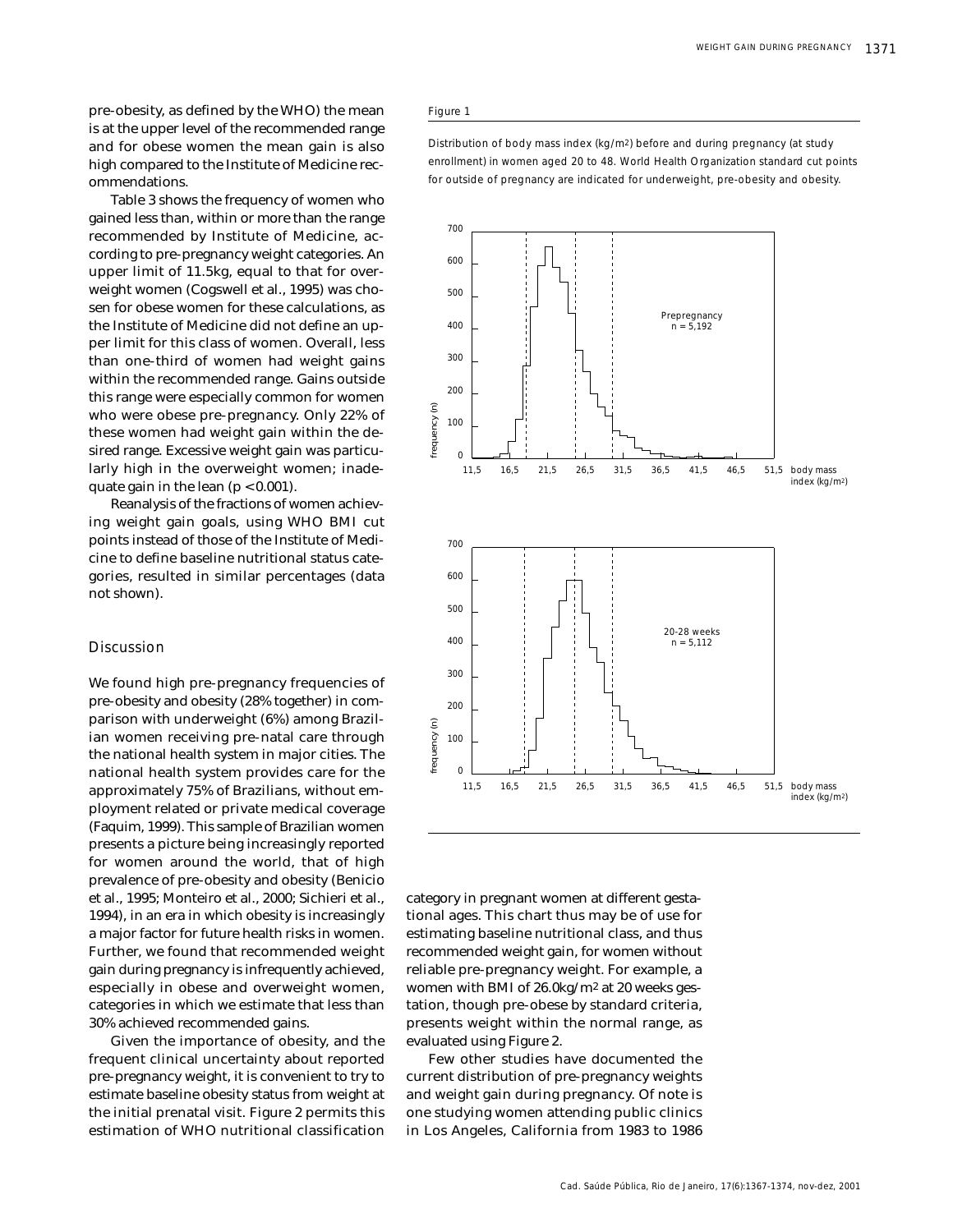#### Figure 2

Body mass index (BMI) according to gestational age for pregnant women at percentiles equivalent to those of World Health Organization prepregnancy BMI cut points for underweight (18.5kg/m<sup>2</sup>), pre-obese (25kg/m<sup>2</sup>) and obesity (30kg/m2), and the 50th percentile.



| Body mass index (kg/m <sup>2</sup> ) | Gestational age (weeks) |      |      |      |      |  |
|--------------------------------------|-------------------------|------|------|------|------|--|
|                                      | 14                      | 20   | 24   | 28   | 32   |  |
| Obese                                | 31.1                    | 31.6 | 33.0 | 33.4 | 34.5 |  |
| Pre-obese                            | 26.1                    | 27.1 | 28.4 | 28.8 | 29.8 |  |
| Underweight                          | 19.3                    | 20.5 | 21.4 | 21.9 | 22.0 |  |

(Siega-Riz et al., 1994). In this population, nearly 17.4% of women were overweight, approximately 10.5% of these obese, and weight gain goals were also infrequently achieved (52% of the overweight women). Another, more recent, U.S. study in low-income women showed even less achievement of weight gain goals: 68% of overweight and 52% of obese women gained in excess of the recommendations (Cosgwell et al., 1995).

The future health risks associated with the extremes of nutritional status during pregnancy and at birth are being increasingly recognized. Low birth weight, associated with being underweight prior to pregnancy and having inadequate weight gain during pregnancy, increases future risk of diabetes, hypertension, and cardiovascular disease (Barker et al., 1993; Hales et al., 1991; Phillips, 1998). On the other hand, obesity during pregnancy (Cnattingius et al., 1998; Faúndes et al., 1988) and excessive weight gain (IOM, 1990) are associated with an increase in morbidity both for the mother and the fetus (NIH/NHLBI, 1998), including maternal weight retention (Scholl et al., 1995). Additionally, excess birth weight appears to be associated with excess weight later in life (Charney et al., 1976). The impact of obesity and excessive weight gain during pregnancy on adult diseases is difficult to study, as obesity as currently present in women of childbearing age was a relatively infrequent finding until recently.

Limitations to our study should be noted. The lack of active follow-up and the accompanying inability to perform chart review on a large fraction of the women initially enrolled make our estimates less representative of the initial cohort. Due to the characteristics of study sample selection, our study sample cannot be considered directly representative of Brazilian pregnant women. However, comparisons of data on educational level, nutritional status and gestational age at delivery (IBGE, 1996) suggest that characteristics of our sample are comparable with those of pregnant women, at least in the large metropolitan areas of Brazil. An additional limitation is that 1st trimester weight gain, as it occurred prior to the study enrollment, relies on referred pre-pregnancy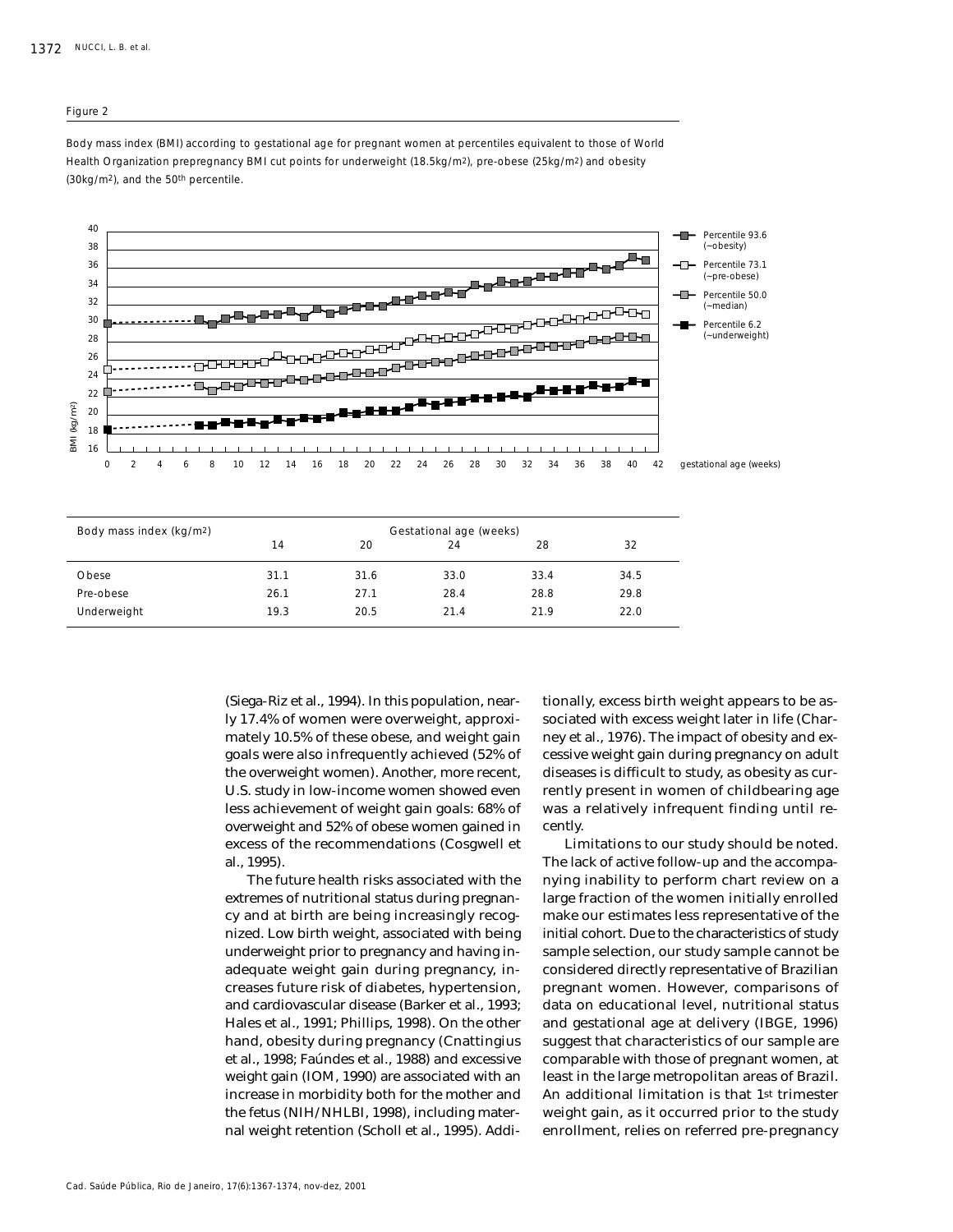### Table 2

| <b>Trimesters</b>                |                   |                   | Pre-pregnancy weight status |                  |                   |         |
|----------------------------------|-------------------|-------------------|-----------------------------|------------------|-------------------|---------|
|                                  | Underweight       | Normal            | Overweight                  | Obesity          | Total             | p       |
| First ( $n = 3,354$ )            | $3.8 (\pm 4.8)$   | 2.4 ( $\pm$ 4.7)  | $1.9 \ (\pm 5.6)$           | $1.2~(\pm 5.8)$  | $2.5 (\pm 5.0)$   | < 0.001 |
| Second ( $n = 3,247$ )           | 6.1 ( $\pm$ 3.7)  | 6.3 ( $\pm$ 3.5)  | 5.8 ( $\pm$ 4.3)            | 4.2 ( $\pm$ 4.1) | 6.0 ( $\pm$ 3.7)  | < 0.001 |
| Third ( $n = 3,063$ )            | 4.8 ( $\pm$ 3.8)  | 4.9 ( $\pm$ 3.4)  | 4.7 ( $\pm$ 4.1)            | 4.4 ( $\pm$ 4.0) | 4.8 ( $\pm$ 3.6)  | 0.1455  |
| Second and third ( $n = 3,826$ ) | $10.7 (\pm 4.7)$  | 11.0 ( $\pm$ 4.9) | $10.0 (\pm 5.6)$            | $8.3 (\pm 5.7)$  | $10.6 (\pm 5.1)$  | < 0.001 |
| Overall ( $n = 3.082$ )          | 14.2 ( $\pm$ 5.5) | 13.0 ( $\pm$ 5.7) | 11.5 ( $\pm$ 6.5)           | 9.2 ( $\pm$ 8.4) | 12.7 ( $\pm$ 6.2) | < 0.001 |
| Recommended by IOM               | $12.5 - 18.0$     | $11.5 - 16.0$     | $7.0 - 11.5$                | > 6.8            |                   |         |

Mean (± standard deviation) estimated total weight gain (kg) according to pre-pregnancy Institute of Medicine weight status\* among women aged 20 to 48, 1991 to 1995.

\* BMI cut points according to Institute of Medicine: underweight < 19.8kg/m2; overweight > 26.0kg/m2 and  $<$  29kg/m<sup>2</sup>; and obese  $>$  29.0 kg/m<sup>2</sup>. See text for formula definitions.

Table 3

Frequency of estimated weight gain less than, within, or more than the range recommended by the Institute of Medicine\* according to pre-pregnancy weight status†.

| Pre-pregnancy weight status | Weight gain                  |           |                       |                            |                              |           |  |
|-----------------------------|------------------------------|-----------|-----------------------|----------------------------|------------------------------|-----------|--|
|                             | Less than<br>recommended (%) |           |                       | Within recommendations (%) | More than<br>recommended (%) |           |  |
|                             | Delivery <sup>‡</sup>        | 40 weeks§ | Delivery <sup>#</sup> | 40 weeks§                  | Delivery <sup>‡</sup>        | 40 weeks§ |  |
| Underweight ( $n = 479$ )   | 40.3                         | 37.3      | 38.8                  | 39.4                       | 20.9                         | 23.3      |  |
| Normal ( $n = 1,943$ )      | 39.7                         | 37.4      | 34.2                  | 33.1                       | 26.1                         | 29.5      |  |
| Overweight ( $n = 382$ )    | 23.3                         | 22.2      | 27.2                  | 25.1                       | 49.5                         | 52.7      |  |
| Obese (n = $278$ )          | 40.3                         | 38.1      | 21.9                  | 22.8                       | 37.8                         | 39.2      |  |
| All women $(n = 3.082)$     | 37.8                         | 35.6      | 32.9                  | 32.1                       | 29.2                         | 32.3      |  |

\* Total weight gain recommended by Institute of Medicine: 12.5–18.0kg for underweight, 11.5–16.0kg for normal

weight, 7.0–11.5 for overweight and > 6.8 for obese women.<br>† BMI cut points according to Institute of Medicine: underweight < 19.8kg/m2; overweight > 26.0kg/m2 and  $<$  29kg/m<sup>2</sup>; and obese  $>$  29.0kg/m<sup>2</sup>.

‡ Calculated up to delivery.

 $_{\mathsf{s}}$  Extrapolated from delivery to complete 40 weeks.

 $\bar{\text{p}}$  < 0.001, comparing frequencies in weight gain categories across pre-pregnancy nutritional categories

(evaluated separately when weight gain estimated to delivery and when estimated to 40 weeks of gestation).

weight, which is subject to recall bias. However, on the basis of our previous findings concerning weight recall for Brazilian women studied outside of pregnancy (Schmidt et al., 1993), we believe that this measurement bias is probably small.

In conclusion, in a population generally representative of women attending Brazilian public health clinics in major cities, the prevalence of pre-obesity and obesity prior to pregnancy was high, and approximately two-thirds of the women did not achieve the weight gain recommended by the Institute of Medicine. Given the increasing epidemic of obesity, and

the increasing evidence that both low and high birth weights increase risk for chronic disease, more attention should be given, to the question of achieving adequate weight gain during pregnancy as well as to the development, implementation, and evaluation of effective strategies of weight management in pregnancy.